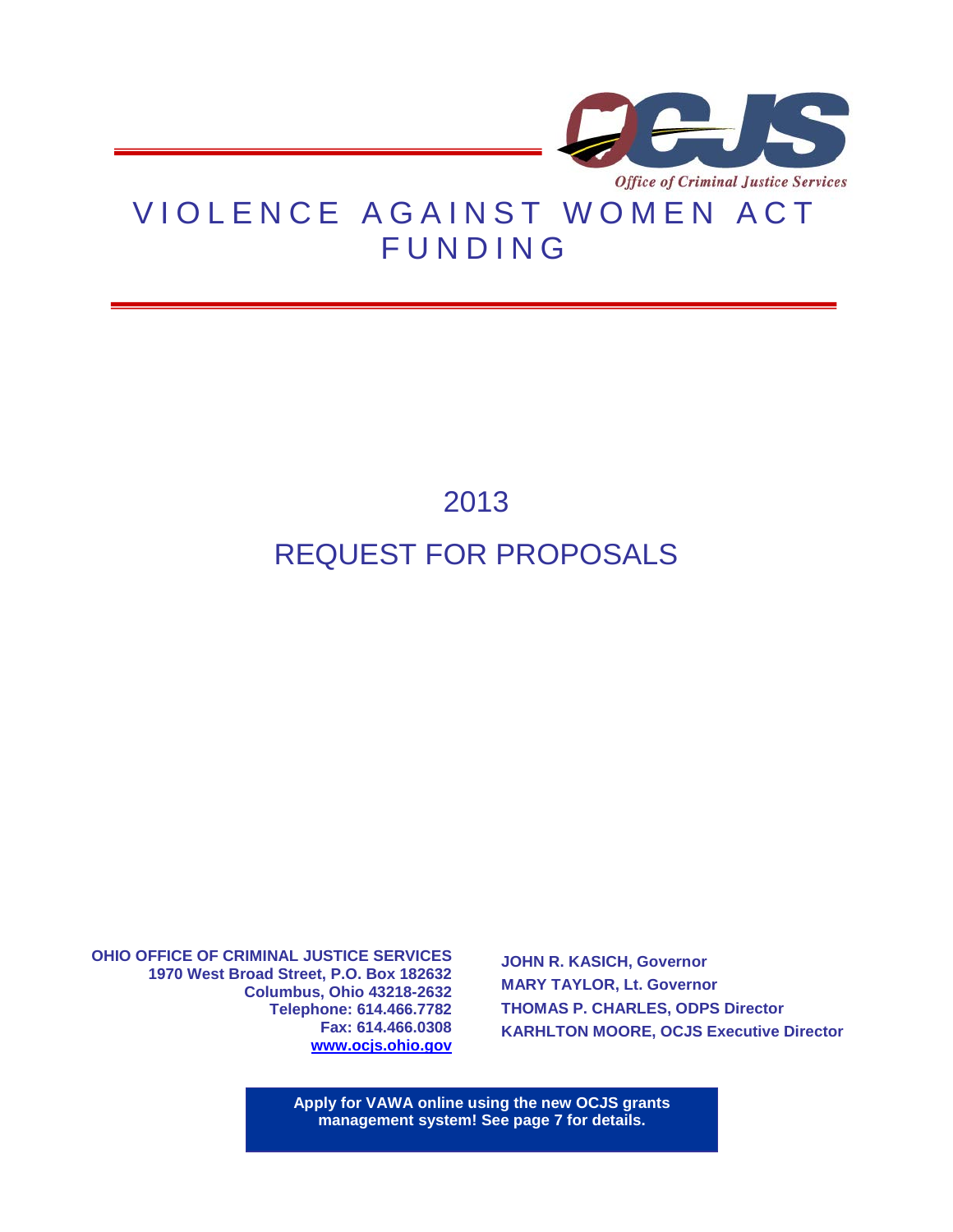# **OHIO OFFICE OF CRIMINAL JUSTICE SERVICES Violence Against Women Act Funding 2013 Request for Proposals CONTENTS**

| <b>OCJS and VAWA</b>                            | $\overline{2}$ |
|-------------------------------------------------|----------------|
| <b>What to Expect</b>                           | $\overline{2}$ |
| <b>Eligible Applicants</b>                      | 3              |
| <b>Eligibility Requirements</b>                 | 3              |
| Ineligible VAWA Proposals                       | 4              |
| <b>Applicant Training</b>                       | 4              |
| <b>Program Purpose</b>                          | 4              |
| <b>Fiscal Considerations</b>                    | 5              |
| <b>Length of Funding</b>                        | 5              |
| <b>Federal Allocation</b>                       | 5              |
| <b>Funding Cap</b>                              | 5              |
| <b>Match</b>                                    | 5              |
| <b>Proposal Components</b>                      | $\overline{7}$ |
| <b>Format and Submission</b>                    | $\overline{7}$ |
| 2013 VAWA Program Areas: Goals and Requirements | 8              |
| 2013 VAWA Proposal Narrative                    | 9              |
| <b>Unallowable Costs</b>                        | 13             |
| <b>Attachment A</b>                             | 15             |
| <b>Victim Service Consultation</b>              | 16             |

**The STOP Violence Against Women Act (VAWA) funding is federally administered by the Office of Justice Programs, Violence Against Women Office within the U.S. Department of Justice. The subgrant program emphasizes coordinated community approaches to reduce violence against women and to create mutually respectful partnerships between the justice system and victim services.**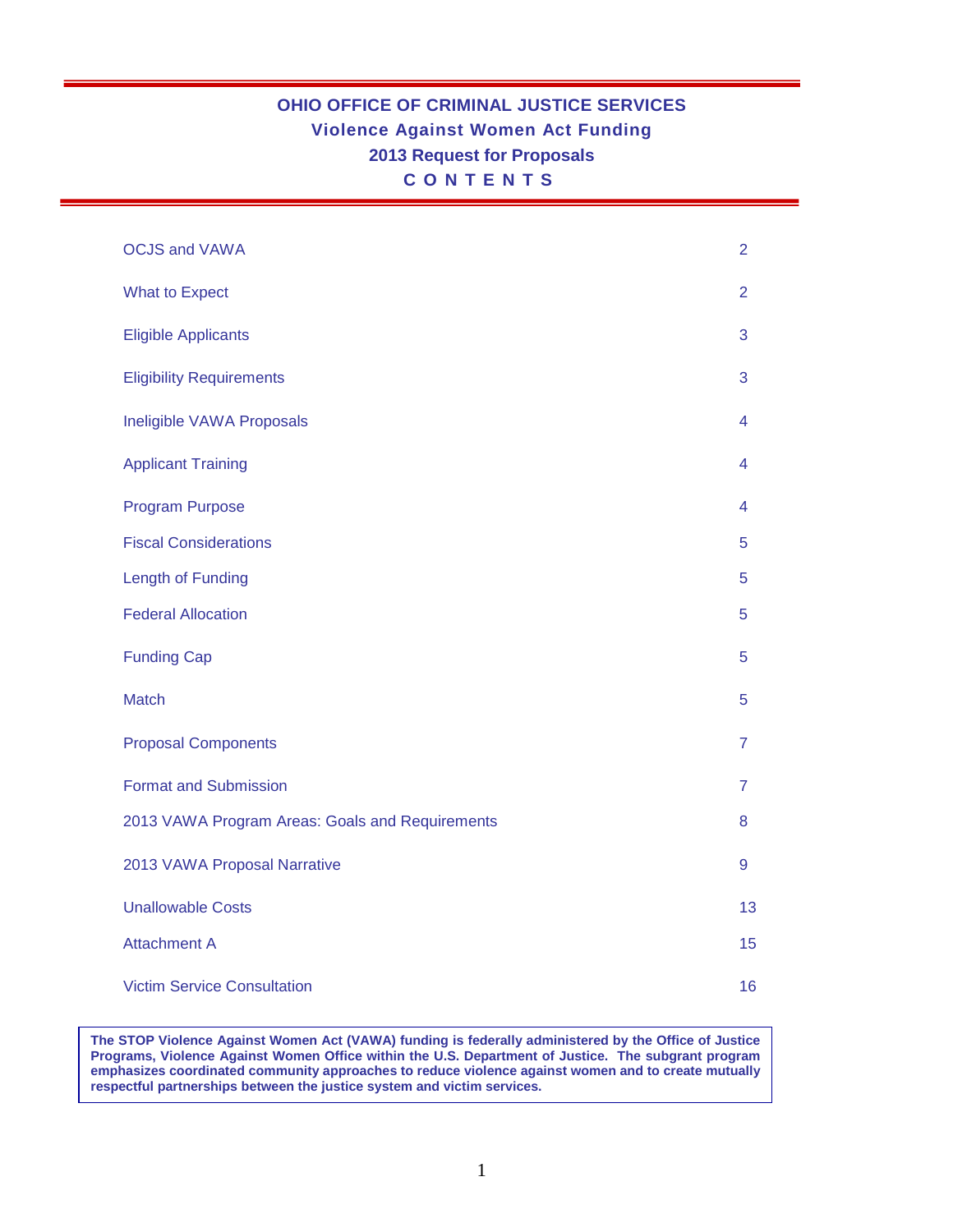## **OCJS AND VAWA**

The Ohio Office of Criminal Justice Services (OCJS) is a division of the Ohio Department of Public Safety. By statute, OCJS is the lead justice planning and assistance office for the state, administering millions of dollars in state and federal criminal justice funding every year. OCJS also evaluates programs and develops technology, training, and products for criminal justice professionals and communities. OCJS has been designated by Governor John R. Kasich to administer the FY 2013, STOP Violence Against Women Act (VAWA) Grant Program.

Regional Planning Units (RPUs) provide criminal justice funding plans and technical assistance for the counties they serve. Local applicants in Cuyahoga, Franklin, and Lucas counties must apply for VAWA funding through their county RPU. Applicants in all other counties, as well as projects with statewide impact, apply directly to OCJS.

## **WHAT TO EXPECT**

**Application.** For technical assistance on any part of the VAWA application, call OCJS at: 614.466.7782 and ask to speak to your Grants Coordinator.

Regional Contacts: <http://www.ocjs.ohio.gov/grants.stm>

If applying for a local project in Cuyahoga, Franklin, or Lucas counties, contact your RPU listed on page six.

**Review.** VAWA proposals will be competitively reviewed by OCJS staff and external criminal justice professionals. Internal compliance reviews are conducted and consist of reviewing the timeliness of financial and programmatic reporting. Project budgets will be reviewed to assure that costs are allowable and directly relate to the program. Final funding recommendations are made by the OCJS Executive Director and approved by the Department of Public Safety Director.

**\*Peer Grant Reviewer.** OCJS encourages applicants to identify the name of a qualified professional who may have an interest in participating as a peer grant reviewer. Participating as a peer grant reviewer is an important role, and provides an excellent opportunity for participants to strengthen grant writing skills, and to gain knowledge or share programmatic best practices occurring throughout the field. Confirmation of reviewers will be based upon the number of applications that are received, availability, and other aspects related to coordinating review teams.

To register as a grant reviewer please visit [www.surveymonkey.com/s/OCJSpeerreview](http://www.surveymonkey.com/s/OCJSpeerreview) **by June 19, 2013.**

**Award.** Projects will be notified and required to complete all forms and pre award conditions electronically through the grants management system. Prior to funding, grantees will receive orientation information regarding funding conditions and grant management strategies. **All awards will be for 12 months of funding, operating from January 1, 2014 through December 31, 2014.**

*The following activities have been found to jeopardize victim safety, deter or prevent physical or emotional healing for victims, or allow offenders to escape responsibility for their actions and cannot be supported with STOP Violence Against Women Formula Grant Program funding:* 

- *Procedures or policies that exclude victims from receiving safe shelter, advocacy services, counseling, and other assistance based on their actual or perceived age, immigration status, race, religion, sexual orientation, gender identity, mental health condition, physical health condition, criminal record, work in the sex industry, or the age and/or gender of their children;*
- *Procedures or policies that compromise the confidentiality of information and privacy of persons receiving OVWfunded services;*
- *Offering perpetrators the option of entering pre-trial diversion programs;*
- *Requiring mediation or counseling for couples as a systemic response to domestic violence or sexual assault, or in situations in which child sexual abuse is alleged;*
- *Requiring victims to report sexual assault, stalking, or domestic violence crimes to law enforcement or forcing victims to participate in criminal proceedings;*
- *Relying on court-mandated batterer intervention programs that do not use the coercive power of the criminal justice system to hold batterers accountable for their behavior;*
- *Supporting policies that deny individuals access to services based on their relationship to the perpetrator;*
- *Supporting policies or engaging in practices that impose restrictive conditions to be met by the victim in order to receive services (e.g., attending counseling, seeking an order of protection);*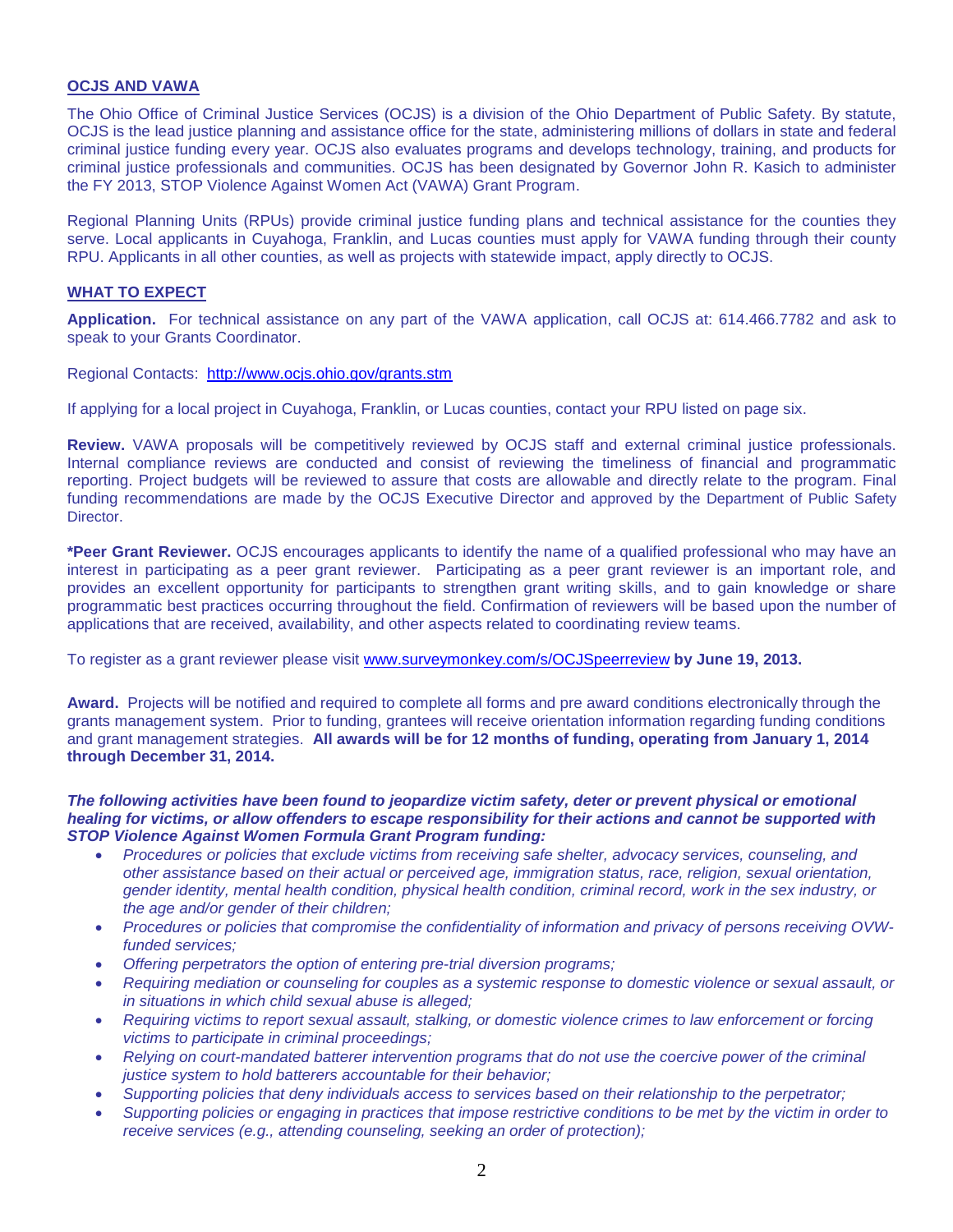- *Sharing confidential victim information with outside organizations and/or individuals without the documented consent of the victim;*
- *Placing of batterers in anger management programs; or,*
- *Procedures that would penalize or impose sanctions on victims of domestic violence or sexual assault for failure to testify against the abuser and/or the perpetrator.*

## **VAWA subgrantee pre-award conditions will include requiring a signed statement from the implementing agency acknowledging that activities will not be carried out that compromise victim safety and recovery.**

*In addition, applicants should be cognizant of victim confidentiality. In accordance with 42 U.S.C. § 13925(b)(2), applicants receiving OVW funding, and their subgrantees, must protect the confidentiality and privacy of persons receiving OVW-funded services to support victims' safety. OVW grantees and their subgrantees are prohibited from disclosing personally identifying information collected in connection with services requested, utilized, or denied through the grantee and their subgrantee's programs, to any third party or third party database without informed, written, reasonably time-limited, consent of the person, unless compelled by statutory or court mandate. In this case, grantees and subgrantees must make reasonable attempts to provide notice to victims affected by the disclosure of information. They must also take necessary steps to protect the privacy and safety of the persons affected by the release of the information. Regarding unemancipated minors or persons with disabilities lacking capacity to consent, a parent or guardian may consent to the disclosure; however, if the parent or guardian is the abuser of the minor, the person with disabilities, or the minor's other parent, he or she is prohibited from giving consent to the disclosure.*

## **ELIGIBILE APPLICANTS**

All VAWA applicants must have an organization, or subgrantee, that will serve as the fiduciary agent and assume overall responsibility for the grant. Eligible VAWA subgrantees include:

- 1. A unit of local government or council of governments. A unit of local government has legislative autonomy, jurisdiction, and authority to act in certain circumstances. Units of government include a city, county, township, or village. If two or more jointly apply, they must designate one body to take the lead role and identify that agency's fiscal officer, or
- 2. Local and state nonprofit, non-governmental victim service programs.
- 3. Law enforcement agencies applying under this solicitation must be in compliance with crime statistics reporting, using either the Ohio Incident-Based Reporting System or Uniform Crime Reporting Summary System, per Ohio Revised Code Section 5502.62(C)(6).

## **ELIGIBILITY REQUIREMENTS**

- 1. All applicants, with the exception of a victim service provider, must submit a signed letter (**Attachment A-see page 15**) with their proposal. The letter must state that applicant has consulted with a state or local victim service provider during the course of developing the application in order for the request to be considered eligible and complete. The Attachment A will be uploaded with the Collaboration Board Letters as an attachment. (**Collaboration Board**-**see page 11)**.
- 2. Projects applying under VAWA **must** have a collaboration group representing law enforcement, prosecution, victim service providers, and any other applicable agency/representative that will help to inform the project's activities and goals.

*Domestic violence service providers/agencies that receive funding under this solicitation are not required, nor should they report identifying information regarding clients served to the Homeless Management Information System.* The term 'personally identifying information' or 'personal information' means individually identifying information for or about an individual including information likely to disclose the location of a victim of domestic violence, dating violence, sexual assault, or stalking, regardless of whether the information is encoded, encrypted, hashed, or otherwise protected, including—(A) a first and last name; (B) a home or other physical address; (C) contact information (including a postal, e-mail or Internet protocol address, or telephone or facsimile number); (D) a social security number, driver license number, passport number, or student identification number; and (E) any other information, including date of birth, racial or ethnic background, or religious affiliation, that would serve to identify any individual.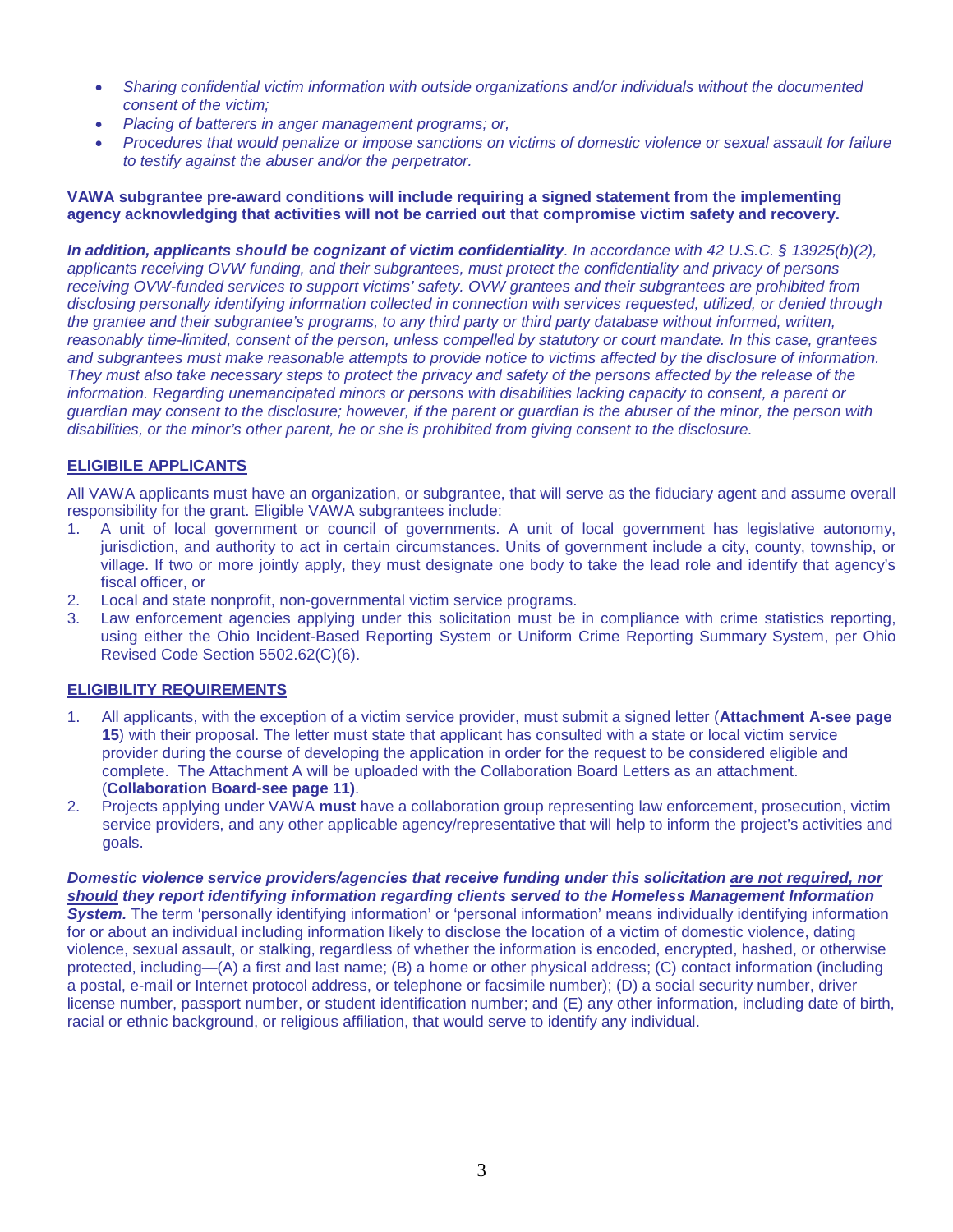## **INELIGIBLE VAWA PROPOSALS**

Ineligible VAWA proposals include: activities focused exclusively on minors (birth-13 years) or prevention; batterer treatment projects; divorce assistance projects, legal separations and child custody projects; and legal or defense services for perpetrators of violence against women.

## **APPLICANT TRAINING**

OCJS will be hosting a voluntary Grant Bidder's Conference on June 11, 2013 from 9 a.m. to noon at the Ohio Department of Transportation building located at 1980 W. Broad Street, Columbus, Ohio, in the auditorium. The Bidder's conference will discuss the application process and provide detailed information that will be useful in preparing a Justice Assistance Grant (JAG) and/or Violence Against Women Act (VAWA) grant application. Individuals interested in attending must register for the Bidder's Conference. **REGISTRATION IS REQUIRED for attendance to the Bidder's Conference and space is limited**. Please visit <http://www.surveymonkey.com/s/BiddersConference> to register.

#### **PROGRAM PURPOSE**

The STOP VAWA grant program contains fourteen purpose areas of which thirteen are applicable to Ohio. OCJS applicants may apply for funding under one of the following identified Purpose Areas:

**VA1 Training.** Supports training for law enforcement officers, judges, prosecutors, and court personnel.

**VA2 Enhancement Efforts.** Supports the development, training, and expansion of units of law enforcement officers, judges, prosecutors, and court personnel.

**VA3 Policy and Protocol Development**.Supports the implementation of more effective law enforcement, court/prosecution policies, protocols, orders, and services.

**VA4 Data Collection and Communication Systems.** Supports the installation of computerized systems to identify and track protection orders, arrests, and violations of orders, prosecutions, and convictions.

**VA5 Victim Service Programs and Visitation Centers.** Supports the development and strengthening of victim service programs and visitation centers.

**VA6 Stalking Programs**.Supports the development and strengthening of programs to address stalking.

**VA7 Sexual Assault Nurse Examiners (SANE).** Supports training for sexual assault forensic medical examiners.

**VA8 Formal and Informal Statewide, Multidisciplinary Efforts.** Supports the developing coordinated community responses to violence against women.

**VA9 Older and Disabled women.** Supports developing, enlarging, or strengthening programs to assist law enforcement, prosecutors, courts, and others to address the needs and circumstances of older and disabled women who are victims of domestic violence or sexual assault.

**VA10 Immigration Matters.** Supports providing assistance to victims of domestic violence and sexual assault in immigration matters.

**VA11 Emergency Services.** Supports maintaining core victim services and criminal justice initiatives, while supporting complementary new initiatives and emergency services for victims and their families.

**VA12 Jessica Gonzales Victim Assistants.** Supports the placement of special victim assistants (to be known as "Jessica Gonzales Victim Assistants") in local law enforcement agencies to serve as liaisons between victims of domestic violence, dating violence, sexual assault, and stalking and personnel in local law enforcement agencies in order to improve the enforcement of protection orders.

**VA13 Crystal Judson Domestic Violence Protocol Program.** Supports providing funding to law enforcement agencies, and victim services providers for the development and implementation of: training, protocols, services and advocacy for victims of domestic violence committed by law enforcement personnel (the Crystal Judson Domestic Violence Protocol Program).

**VA14 Indian Tribal Domestic Violence and Sexual Assault Programs.** Supports developing, enlarging, or strengthening programs addressing the needs and circumstances of Indian tribes in dealing with violent crimes against women, including the crimes of sexual assault and domestic violence *(No Federally Recognized Tribes in Ohio and not an applicable purpose area).* 

**Note: If the program purpose for which you are applying under is not available for selection on the "Title Page" of the online application, then specify the program purpose area within the narrative of the application's project description. You MUST also select a relevant program area from one of the available selections on the "Title Page".**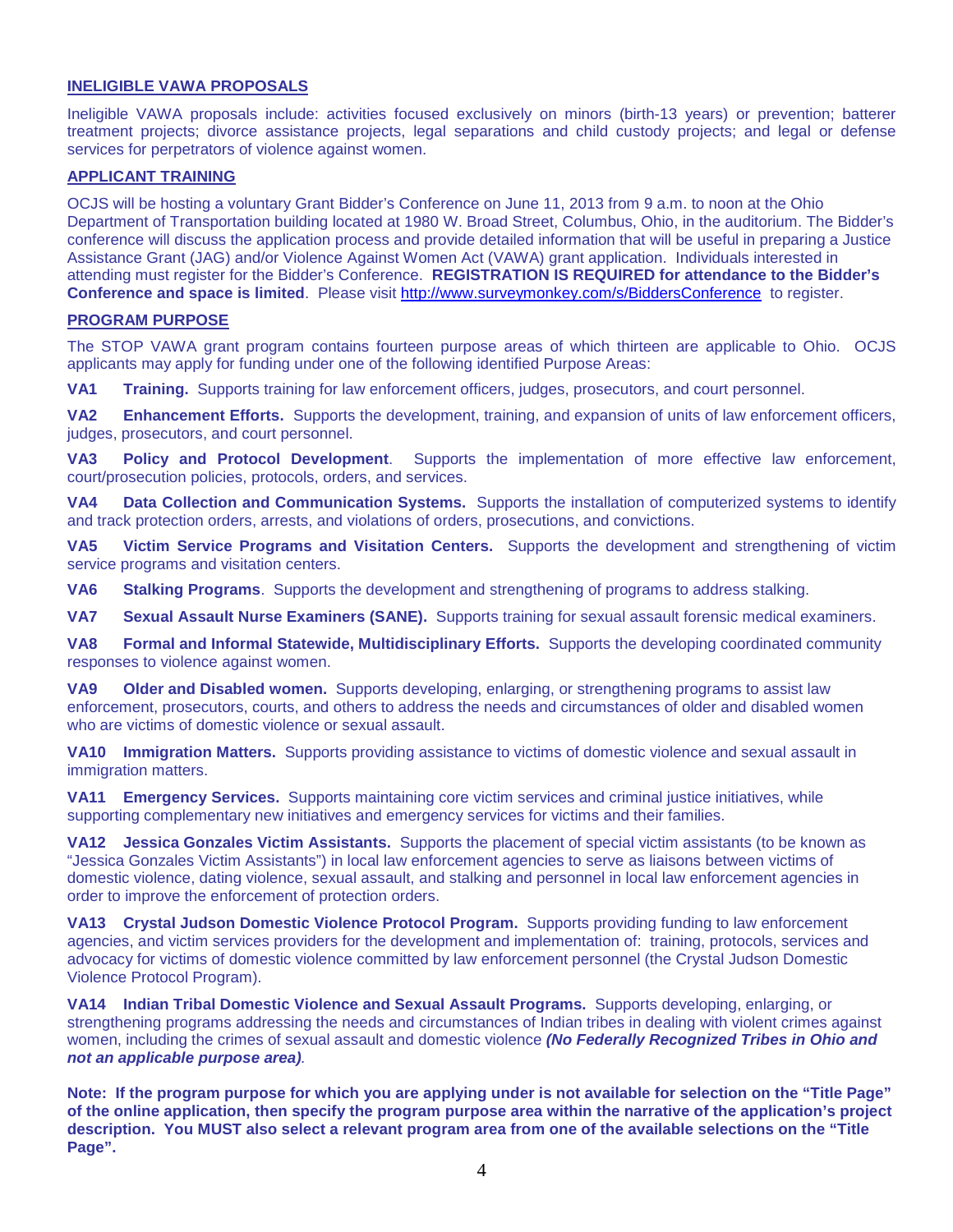## **FISCAL CONSIDERATIONS**

**Length of Funding.** Projects may apply for 12 months of funding, operating from January 1, 2014 to December 31, 2014.

**Federal Allocation.** Federal requirements mandate the VAWA funding distribution within Ohio's justice system. OCJS determines funding categories for projects based on the agency implementing the project and the services most directly supported by the project. All of the allocation categories mentioned below are disbursed based on the type of organization that benefits from the VAWA program and the type of services supported by the program. Discretionary funding may be used for any of the categories at the discretion of OCJS.

- **Law Enforcement** 25%
- Prosecution 25%
- Victim Services 30% *(\*10% must go to culturally specific community-based organizations)*
- Court 5% Discretionary 15%
- \*Pursuant to the Violence Against Women and Department of Justice Reauthorization Act of 2005 (H.R. 3402), STOP funding decisions must take into consideration that 10% of the 30% that is allocated to victim services must be

distributed to community-based organizations that provide culturally specific services.

*The term 'culturally specific' means primarily directed toward racial and ethnic minority groups (as defined in section 1707(g) of the Public Health Service Act (42 U.S.C. 300u–6(g)). ''(7) CULTURALLY SPECIFIC SERVICES.—The term 'culturally specific services' means community-based services that include culturally relevant and linguistically specific services and resources to culturally specific communities.''*

**Funding Cap.** Agencies may apply for a **maximum of \$60,000** in federal VAWA funds. Requests that exceed the funding cap will not be reviewed or considered.

**Match.** All VAWA awards are required to provide a cash or in-kind match of at least 25 percent of the total project cost. The match requirement is with the exception of projects funded out of the victim service allocation, if the benefit/purpose of the project is to be received by a non-profit-victim service provider. **OCJS determines the allocation categories and will notify projects regarding their matching requirements.**

## **Cash Match**

- State or local budget items or appropriations identified as binding commitments of project match
- **Funds contributed from private sources, like corporate or private donations**
- Funds from the Housing and Community Development Act of 1974, 42 U.S.C. 5305, et. seq.
- **Funds from the Appalachian Regional Development Act**
- **Project income**

## **In-Kind Match**

- Donations of expendable equipment, supplies, workshop or classroom materials, work space
- Monetary value of time contributed by professional, technical, skilled, or unskilled personnel if services are an integral and necessary part of the project

## **Timing**

Match does not need to be applied at the exact time or in proportion to the obligation of federal funds: it must only be obligated by the end of the project period.

**Food and Beverage/Costs for Refreshments and Meals.** Generally food and beverage costs are **not** allowable, and under no circumstances may OVW funding be used to supply food and/or beverages during refreshment breaks. OVW funds may be used to provide food and/or beverages for a meal at a meeting, conference, training, or other event, if one of the following applies:

- The location of the event is not in close proximity to food establishments. It should be a priority to try to secure a location near reasonably priced and accessible commercial food establishments.
- Not serving food will significantly lengthen the day or necessitate extending the meeting to achieve meeting outcomes.
- A special presentation at a conference requires a plenary address where there is no other time for food to be obtained.
- Other extenuating circumstances necessitate the provision of food.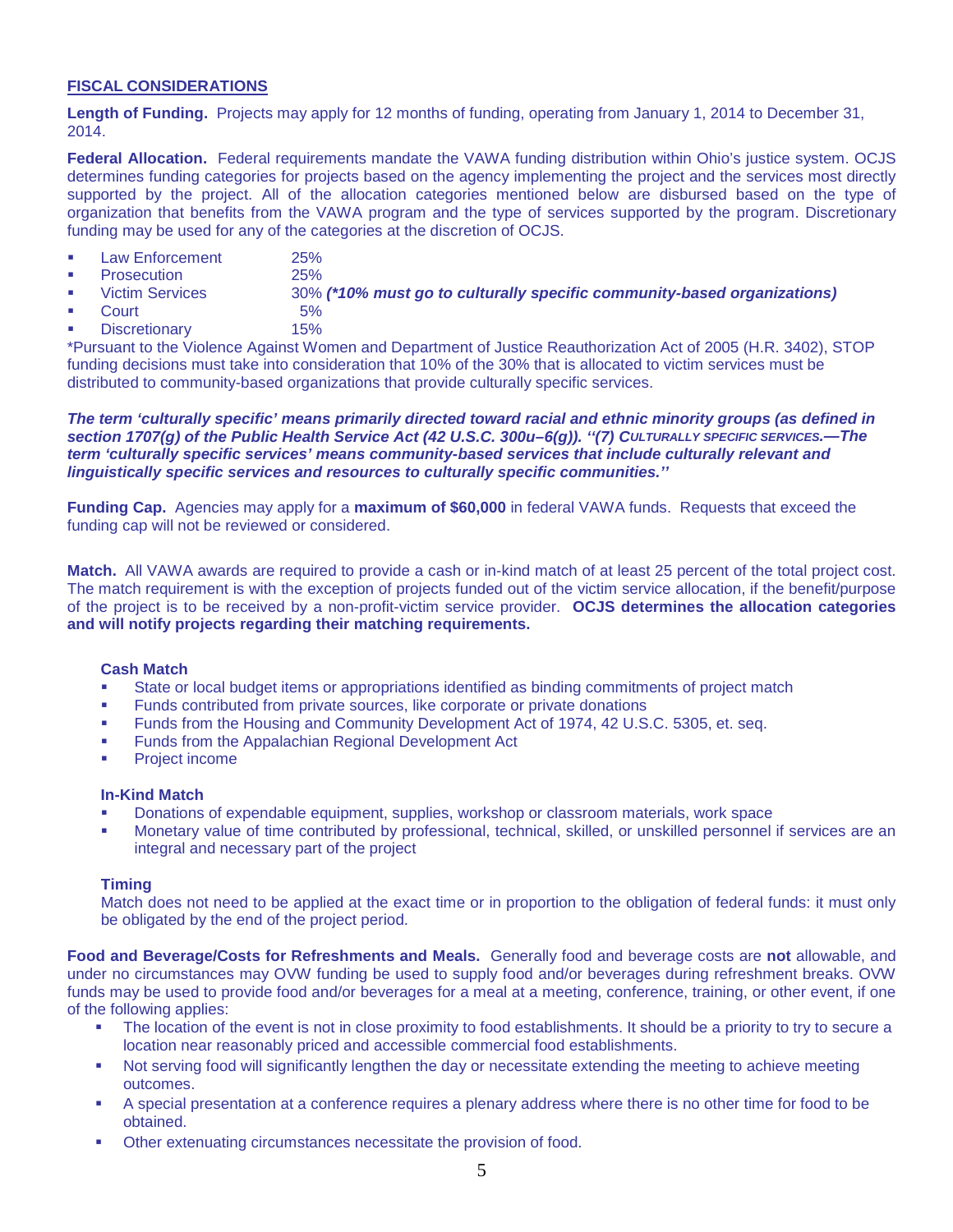Justification for an exception listed above must be kept on file in the grantee's records, and funds may only be used to purchase food and/or beverages for a meal at a meeting, conference, training, or other event.

**Conference Planning and Expenditure Limitations.** Applicants should be aware of all applicable laws, regulations, policies and guidance (including specific cost limits, prior approval and reporting requirements, where applicable) governing the use of Federal funds for expenses related to conferences (which is defined to include meetings, retreats, seminars, symposiums, training and other similar events), including the provision of food and/or beverages at such events, and costs of attendance at such events. Information on pertinent laws, regulations, policies and guidance is available at [http://www.ovw.usdoj.gov/grantees.html.](http://www.ovw.usdoj.gov/grantees.html)

Applicants should also be aware of the following specific restrictions on conference planning and expenditure limitations:

- Cost of Logistical Conference Planning
- **Cost of Programmatic Conference Planning**
- **EXECONFERENCE SPACE and Audio-Visual Equipment and Services**
- **Prohibition on Trinkets at Conferences**
- **Entertainment at Conferences**
- **Food and Beverages at Conferences**

Updated Department of Justice and OVW guidance on conference planning, minimization of costs, and conference cost reporting is accessible on the OVW website [http://www.ovw.usdoj.gov/grantees.html.](http://www.ovw.usdoj.gov/grantees.html) For additional information regarding food and beverage regulations, please refer to the OVW Financial Grants Management Guide at [http://www.ovw.usdoj.gov/docs/gfmd-financial-grants-management-guide.pdf.](http://www.ovw.usdoj.gov/docs/gfmd-financial-grants-management-guide.pdf)

## **ACCOMMODATIONS AND LANGUAGE ACCESS**

Applicants are encouraged to allocate grant funds to support activities that help to ensure individuals with disabilities and deaf individuals and persons with limited English proficiency have meaningful and full access to their programs. For example, grant funds can be used to support American Sign Language (ASL) interpreter services, language interpretation and translation services, or the purchase of adaptive equipment.

Applicants proposing to use grant funds to create websites, videos and other materials must ensure that they are accessible to persons with disabilities. Grant funds must be allocated for these purposes.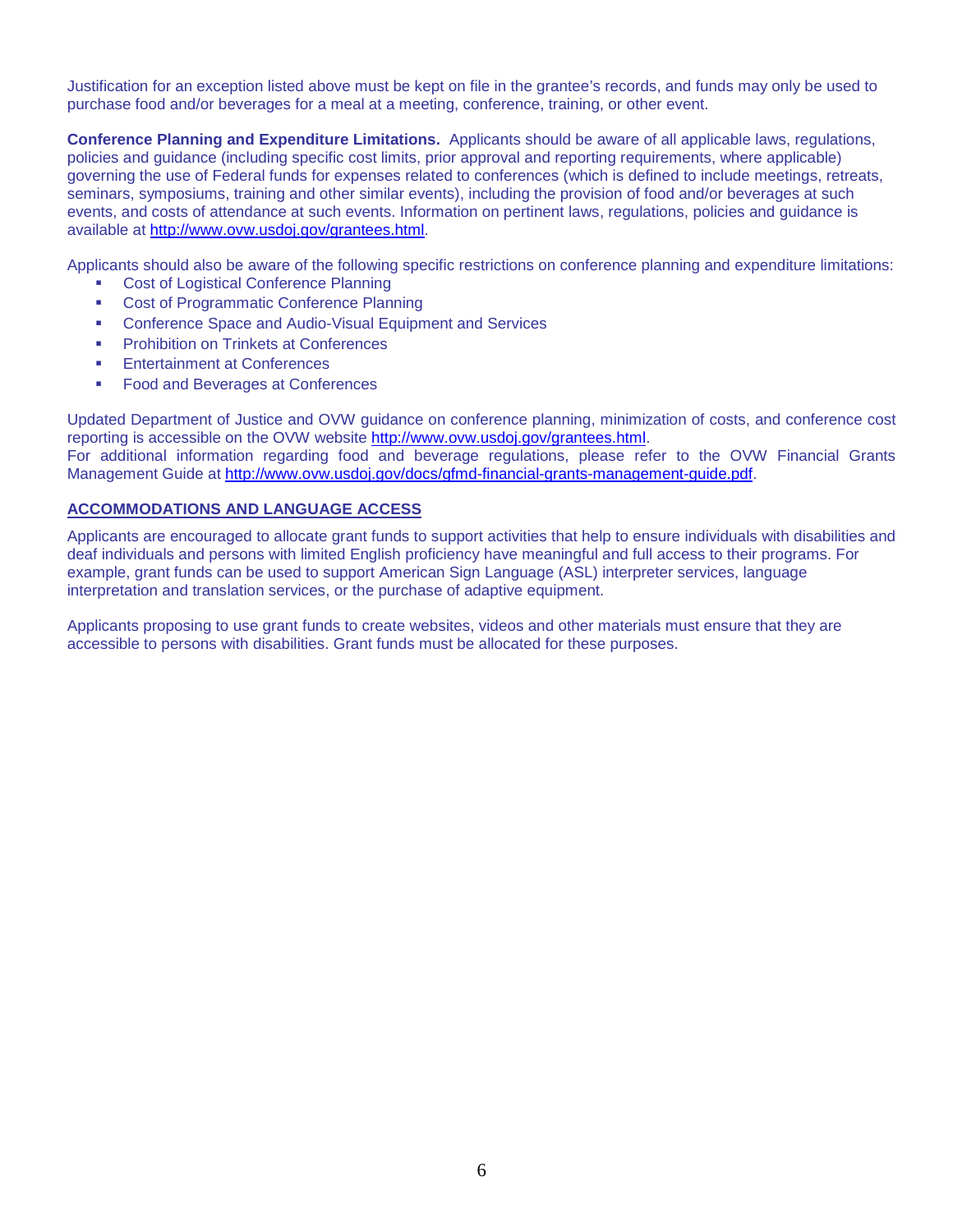#### **PROPOSAL COMPONENTS**

Use the following checklist as a general guide for submitting proposals to OCJS. Read the entire VAWA RFP before completing and submitting proposals.

- **Title Page**
- **Problem Statement/Underserved Population**
- **Project Description**
- **Project Objectives**
- **Timeline/Activities**
- **Organization Capacity**
- **Collaboration Board**
- **Executive Summary**
- **Budget**

#### **FORMAT AND SUBMISSION**

 **Applications are submitted online through the OCJS Grants Management System, by 5 p.m. on June 28, 2013. visit: [www.ocjsgrants.com.](http://www.ocjsgrants.com/) Late applications will not be reviewed or considered for funding. Failure to follow the specified requirements will also result in the application not being reviewed or considered for funding.**

**IMPORTANT: Applications must be in the APPLICATION SUBMITTED STATUS in the OCJS Grants Management System to be considered for funding.**

**Agencies that registered for the online Grants Management System in 2012 should use the same username and password information for 2013. Duplicate registration requests will be denied. For more information on how to access the application portion of the Grants Management System please use the applicant manual [http://www.ocjsgrants.com/Documentation/OHOGS/OCJS\\_Applicant\\_Manual.pdf.](http://www.ocjsgrants.com/Documentation/OHOGS/OCJS_Applicant_Manual.pdf)**

For technical assistance on any part of the VAWA application, call OCJS at: 614.466.7782 and ask to speak to your Grants Coordinator. Regional Contacts: <http://www.ocjs.ohio.gov/grants.stm>

If applying for a local project in Cuyahoga, Franklin, or Lucas counties, please contact:

#### **Cuyahoga County**

Paula Young **Ioe Spitler Spitler Spitler Spitler** Kathy Crandall Cuyahoga County Department of Public Safety and Justice Services 310 W. Lakeside Ave. Suite 795-A Cleveland, Ohio 44113 Telephone: 216.443.5924 [pyoung@cuyahogacounty.us](mailto:mnewman@cuyahogacounty.us)

#### **Franklin County**

Office of Homeland Security and Justice Programs 373 S. High Street, 25th Floor Columbus, Ohio 43215 Telephone: 614.462.5577 [kbcrandall@franklincountyohio.gov](mailto:kbcrandall@franklincountyohio.gov)

#### **Lucas County**

Holly Matthews Criminal Justice Coordinating Council One Government Center, Suite 1720 Toledo, Ohio 43604 Telephone: 419.213.3828 [holly.matthews@noris.org](mailto:holly.matthews@noris.org)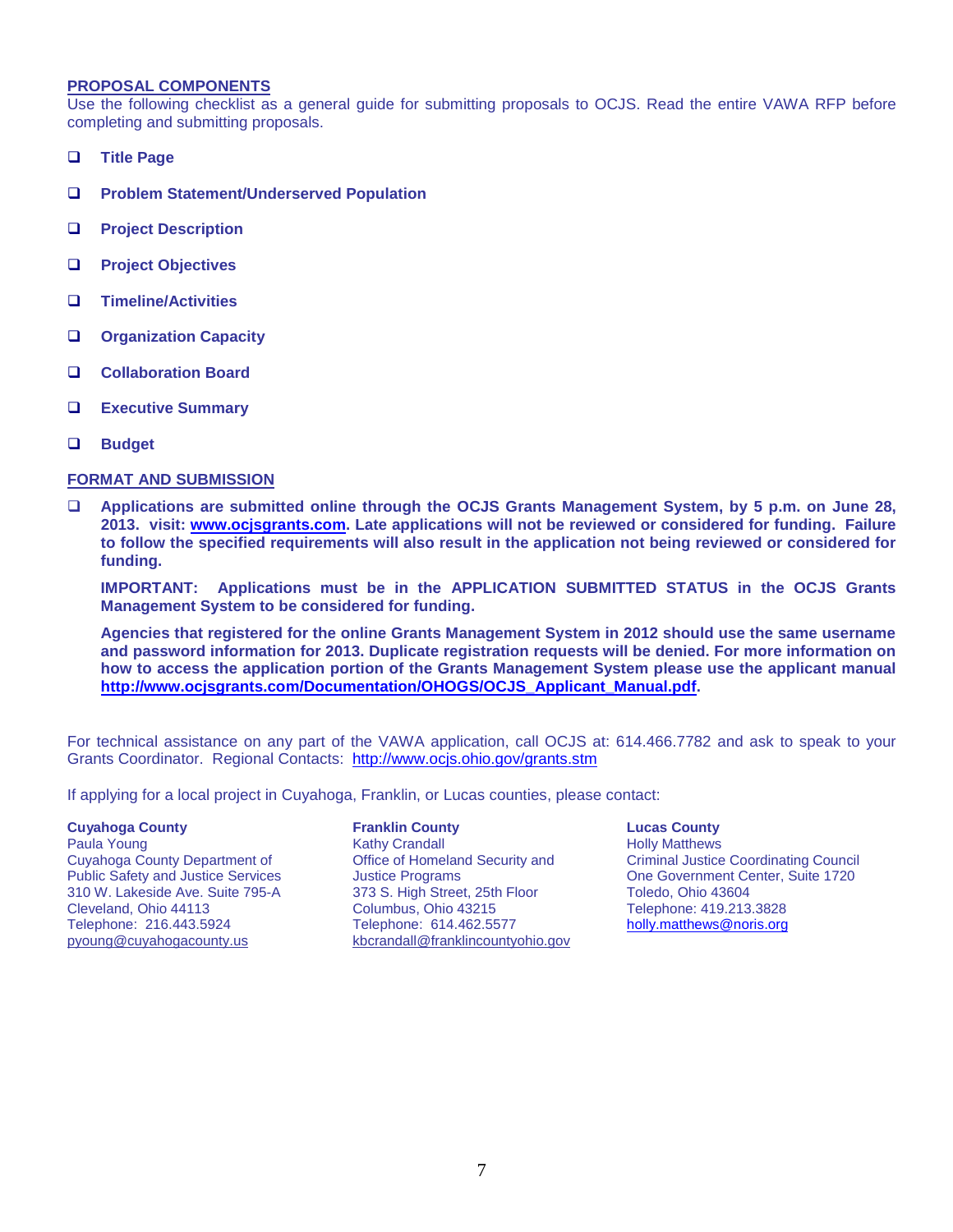# **STOP VIOLENCE AGAINST WOMEN ACT (VAWA) GRANT PROGRAM AREAS: GOALS AND REQUIREMENTS**

| *Purpose Area                                                                     | Goal                                                                                                                                                                                                                                                                                                                                                                                                      | <b>Project Description Requirements</b>                                                                                                                                                                                                                                                                                                                                                                                                                                                                                                                                                                                                                                                                                                                                                                                                           |  |  |
|-----------------------------------------------------------------------------------|-----------------------------------------------------------------------------------------------------------------------------------------------------------------------------------------------------------------------------------------------------------------------------------------------------------------------------------------------------------------------------------------------------------|---------------------------------------------------------------------------------------------------------------------------------------------------------------------------------------------------------------------------------------------------------------------------------------------------------------------------------------------------------------------------------------------------------------------------------------------------------------------------------------------------------------------------------------------------------------------------------------------------------------------------------------------------------------------------------------------------------------------------------------------------------------------------------------------------------------------------------------------------|--|--|
| <b>VA1</b><br>Training                                                            | Train law enforcement, judges, court<br>personnel, and prosecutors to more effectively<br>identify and respond to violent crimes against<br>women including the crimes of sexual assault,<br>domestic violence, and dating violence.                                                                                                                                                                      | L,<br>Identify training topics, speakers, audience, dates, and locations.<br>$\mathcal{L}_{\mathcal{A}}$<br>Describe policies and procedures resulting from training.<br>×<br>Identify evaluation instrument to determine training effectiveness.                                                                                                                                                                                                                                                                                                                                                                                                                                                                                                                                                                                                 |  |  |
| <b>VA2</b><br>Enhancement<br><b>Efforts</b>                                       | Develop, train, or expand units of law<br>enforcement, judges, court personnel, and<br>prosecutors specifically targeting violent<br>crimes against women including the crimes of<br>sexual assault and domestic violence.                                                                                                                                                                                | ×<br>Describe strategy to improve investigation and evidence collection.<br>×,<br>Describe domestic violence/sexual assault training for new law enforcement<br>officers or prosecutors.                                                                                                                                                                                                                                                                                                                                                                                                                                                                                                                                                                                                                                                          |  |  |
| VA <sub>3</sub><br><b>Policy and Protocol</b><br>Development                      | Develop and implement more effective law<br>enforcement, court, and prosecution policies,<br>protocols, orders, and services devoted to<br>preventing, identifying, and responding to<br>violent crimes against women including the<br>crimes of sexual assault and domestic<br>violence.                                                                                                                 | ×<br>Describe current policies and protocols.<br>$\overline{\phantom{a}}$<br>Identify how and when the proposed policy or protocol will be implemented.                                                                                                                                                                                                                                                                                                                                                                                                                                                                                                                                                                                                                                                                                           |  |  |
| VA <sub>4</sub><br>Data Collection and<br>Communication<br><b>Systems</b>         | Develop, install, or expand data<br>collection/communication systems linking law<br>enforcement, prosecution, and courts to<br>identify and track arrests, protection orders,<br>violations of orders, prosecutions, and<br>convictions for violent crimes against women<br>including sexual assault and domestic<br>violence to report data to the National Instant<br>Criminal Background Check System. | ×<br>Identify whether project will develop a new system or update existing system.<br>$\overline{\phantom{a}}$<br>Describe technical, procedural, organizational changes required.<br>Identify staff for technical support after grant ends.<br>×<br>п<br>Describe how data will be shared among agencies.<br>×<br>Personnel costs are unallowable; consultant costs are permitted.                                                                                                                                                                                                                                                                                                                                                                                                                                                               |  |  |
| <b>VA 5</b><br><b>Victim Service</b><br>Programs and<br><b>Visitation Centers</b> | Develop, enlarge, or strengthen victim service<br>programs including sexual assault, domestic<br>violence, and dating violence programs;<br>develop or improve victim services delivery to<br>underserved populations; provide specialized<br>domestic violence court advocates where<br>protection orders are frequently granted;<br>increase case reporting; reduce attrition rates<br>for cases.       | <b>Victim Services</b><br>$\overline{\phantom{a}}$<br>Describe how project provides safety planning, legal advocacy and<br>confidentiality for female victims.<br><b>Visitation Centers</b><br>$\overline{\phantom{a}}$<br>Describe Visitation Center security, space, supervision, and hours of operation.<br>Describe how often and what type of domestic violence training project staffs<br>×<br>receive.<br>$\overline{\phantom{a}}$<br>Demonstrate need/uniqueness of the service area.<br>×<br>Describe procedures to address liability issues.<br>Provide letters of participation from Court and Jobs and Family Services.<br>×<br>Describe sources of referrals to the Visitation Center.<br>п<br>×<br>Describe the target population.                                                                                                  |  |  |
| VA <sub>6</sub><br><b>Stalking Programs</b>                                       | Develop, enlarge, or strengthen programs to<br>address stalking.                                                                                                                                                                                                                                                                                                                                          | <b>Law Enforcement</b><br>×<br>Describe preventive/self-protection measures victims will receive.<br>×<br>Identify how project will enforce foreign protection orders.<br>×<br>Describe law enforcement training on various stalking issues, including laws,<br>early intervention, stalking case monitoring, and lethality assessments.<br><b>Prosecutors</b><br>Describe victim education to collect offender behavior evidence.<br>×<br>Describe support for victims seeking protection orders.<br>п<br>Describe training for prosecutors on laws and prosecutorial techniques for<br>×<br>stalking cases.<br><b>Victim Service Providers</b><br>×<br>Describe preventive/self-protection measures victims will receive.<br>×<br>Describe support for victims seeking protection orders.<br>×<br>Describe victim education on stalking issues. |  |  |
| VA <sub>7</sub><br><b>Sexual Assault</b><br><b>Nurse Examiners</b><br>(SANE)      | Train sexual assault forensic medical<br>examiners in collection and preservation of<br>evidence, analysis, and prevention for expert<br>testimony, and to provide treatment of trauma<br>related to sexual assault.<br><b>Training Costs Only</b>                                                                                                                                                        | ×<br>Identify training topics, speakers, audience, dates, and locations.<br>$\overline{\phantom{a}}$<br>Provide number of agency staff to receive SANE training, and their job<br>responsibilities.<br>$\overline{\phantom{a}}$<br>Describe project Collaboration Board, including a Sexual Assault Response<br>Team consisting of law enforcement, rape crisis center, prosecutor's office, and<br>sexual assault nurse examiners.                                                                                                                                                                                                                                                                                                                                                                                                               |  |  |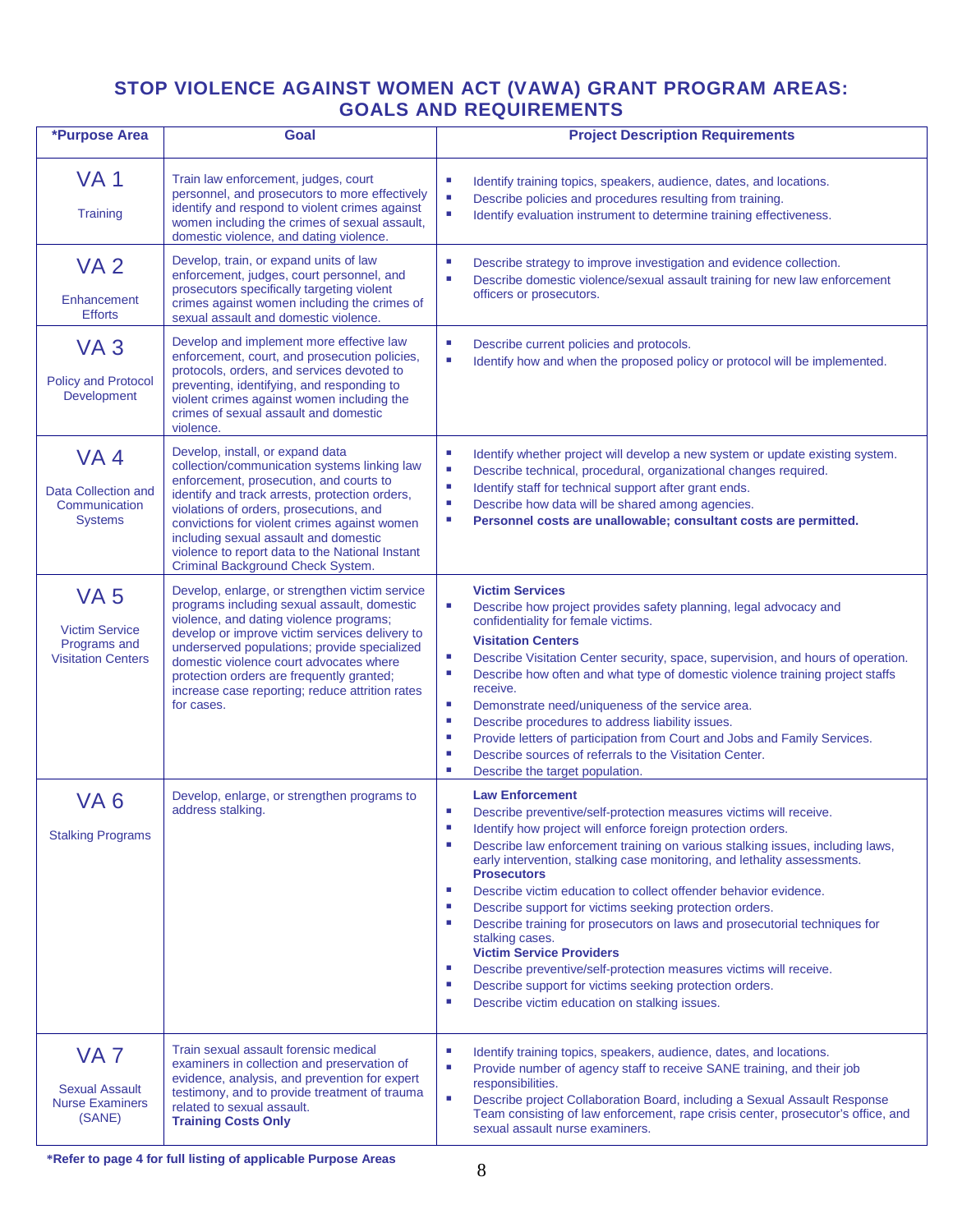## **STOP VIOLENCE AGAINST WOMEN ACT (VAWA) GRANT PROPOSAL NARRATIVE**

## **Problem Statement and Underserved Population**

Applicants should explain or clearly describe the problem or issue to be addressed, and its impact on the community. The application will be evaluated as to how effectively it:

- clearly describes the nature and scope of the problem, justifies the need for assistance, and relates the problem and the need for assistance to the scope of the Violence Against Women Act Grant Program. The development of the nature and scope of the problem should be data driven and the applicant will need to provide relevant state, and local level data/statistics as well as agency statistics to document the problem addressed.
- discusses the short and long-term consequences for the community if the problem identified is not addressed. More specifically, the applicant should discuss what will happen to the community if the proposed project is not funded.
- clearly describes the target population to be served in terms of population size and demographic characteristics, including any relevant local statistics that link the need for assistance to this particular target population. The applicant should clearly identify at least one underserved population (see below for description) as part of the target population to receive outreach and services. The rationale for selecting the target population should be reasonable given the objectives of the project and the approach described in the project description section of the application.
- identifies other resources in the community that are currently available to address the problem and explains why existing resources are not sufficient to address the problem. If no resources exist, the applicant should discuss the gaps in services and link how the proposed project will help alleviate those gaps.

## **Underserved Population**

The term 'underserved populations' means populations who face barriers in accessing and using victim services, and includes populations underserved because of geographic location, religion, sexual orientation, gender identity, underserved racial and ethnic populations, populations underserved because of special needs (such as language barriers, disabilities, alienage status, or age), and any other population determined to be underserved by the Attorney General or by the Secretary of Health and Human Services, as appropriate. All projects must identify at least one underserved population.

- What are the underserved populations your project will serve?
	- o Avoid identifying "all" victims of domestic violence, dating violence, sexual assault, and stalking as underserved.
- Why are the populations currently underserved?
	- o What are the barriers to services for the populations?
	- o Are the underserved populations attempting to access services? If not, then why not?
- How will the project meet the needs of the underserved populations?
	- o What efforts will or are occurring to promote eliminating barriers to accessing services; and help increase the utilization of services for underserved populations?

## **Project Description**

Applicants should describe a plan of action that the proposed project will implement in order to address the identified problem discussed in the problem statement. The application will be evaluated as to how effectively it:

- clearly describes the proposed activities and approach (i.e., model or practice) to be taken given the nature of the problem to be addressed. The approach should seem logical given the characteristics and needs of the identified target population (including the underserved population).
- discusses the evidence that shows that the model or practice is effective with the target population. Documents the evidence that the model or practice chosen is (are) appropriate for the outcomes the program wants to achieve. Clearly justifies why the particular program model was selected for implementation. **Applicants should provide a detailed discussion on their plan to implement a model that is evidence-based or grounded in best practices of the field.** For more information on evidence-based practices, go to<http://www.ocjs.ohio.gov/ebp.stm>
- clearly demonstrates how they will achieve fidelity to the best practice model being implemented. The applicant must provide adequate discussion of the necessary resources that are required to implement the approach or response outlined. The resources should be reasonable given the scope and detail of the identified approach.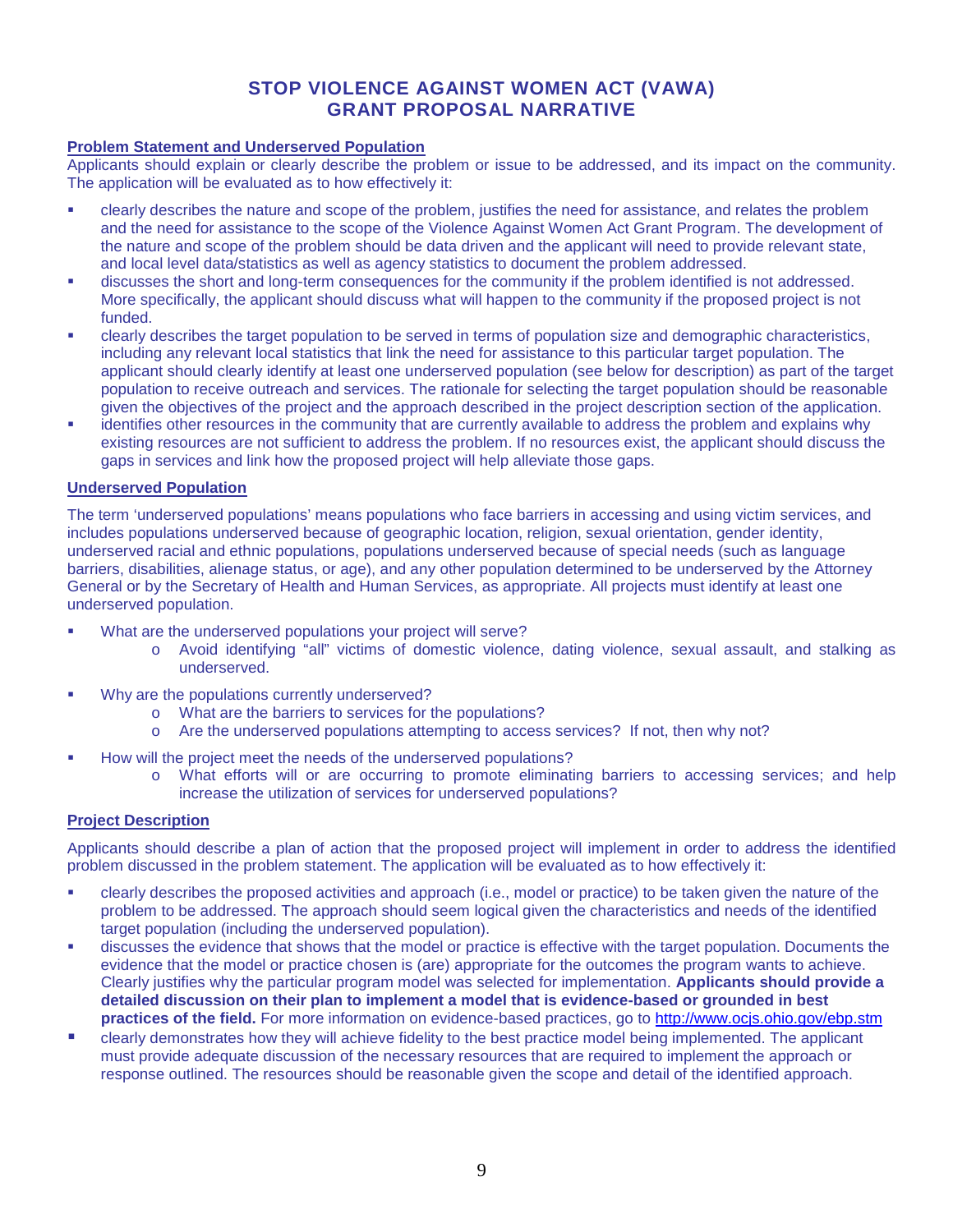## **Project Objectives**

Applicants should describe the outcomes or changes anticipated as a result of the proposed project. The achievement of the objectives should provide an outcome that reflects a measurable change for the target population due to the services offered by the program. For more information on performance measures please see [http://www.ocjs.ohio.gov/2013VAWA-](http://www.ocjs.ohio.gov/2013VAWA-Performance-Measures.pdf)[Performance-Measures.pdf.](http://www.ocjs.ohio.gov/2013VAWA-Performance-Measures.pdf) **Provide two objectives**, with performance measures and baseline numbers that further the goal of the selected Program Area. The application will be evaluated on how effectively it:

clearly identifies project objectives (measured change as a result of implementing the proposed project)

- clearly identifies performance measures (how you will measure that change, what instruments and/or tools are to be used, etc.)
- clearly identifies any baseline data that exists.

| <b>DEFINITION /</b><br><b>EXAMPLE</b>             | <b>OBJECTIVE / OUTCOME</b><br><b>Measure of change that will</b><br>result from the proposed<br>project during project<br>period.                                                                                                              | <b>PERFORMANCE INDICATOR</b><br>Information collected to<br>document expected changes.                                                        | <b>BASELINE NUMBER</b><br><b>Number documenting what</b><br>occurred during the past<br>year.                                                                                               | <b>PERFORMANCE DATA</b><br><b>COLLECTION</b><br>The method in which the<br>data will be collected and<br>the means by which it will<br>be stored for later analysis.                                                                                                                                                                                                                            |
|---------------------------------------------------|------------------------------------------------------------------------------------------------------------------------------------------------------------------------------------------------------------------------------------------------|-----------------------------------------------------------------------------------------------------------------------------------------------|---------------------------------------------------------------------------------------------------------------------------------------------------------------------------------------------|-------------------------------------------------------------------------------------------------------------------------------------------------------------------------------------------------------------------------------------------------------------------------------------------------------------------------------------------------------------------------------------------------|
| <b>EXAMPLE:</b><br><b>OBJECTIVE</b><br>(Increase) | Increase by 5 percent the<br>number of law enforcement<br>officers receiving domestic<br>violence training in<br><b>Carnation County by</b><br>December 31, 2013.                                                                              | The number of law<br>enforcement officers<br>receiving domestic violence<br>training in Carnation County.                                     | 250 law enforcement<br>officers received domestic<br>violence training in<br><b>Carnation County between</b><br>January 1, 2013 and<br><b>December 31, 2013</b>                             | Data on each domestic<br>violence training program<br>(program description,<br>program coordinator, target<br>audience, date of program,<br>number of attendees, etc.)<br>will be documented by the<br>program's coordinator as it<br>occurs, and all programs<br>will be captured in<br>spreadsheet format so that<br>calculations can be made<br>across the programs for the<br>grant period. |
| <b>EXAMPLE:</b><br><b>OBJECTIVE</b><br>(Decrease) | 95% reduction in the number<br>of incidents of violence<br>against a spouse or<br>significant other among<br>those successfully<br>completing the Hamilton<br><b>County Batterer's</b><br><b>Intervention Program by</b><br>December 31, 2013. | The number of reported<br>incidents of domestic<br>violence through Hamilton<br><b>County for those completing</b><br>the program.            | 90% reduction in the<br>number of incidents of<br>violence against spouse or<br>significant other reported<br>to local law enforcement<br>between January 1, 2013<br>and December 31, 2013. | Program staff will receive a<br>monthly report from the<br>agency responsible for<br>supervision documenting<br>the number of new<br>incidents of domestic<br>violence that participants<br>are charged with. This<br>information will be<br>collected by program staff<br>in a spreadsheet for ease of<br>calculation for the grant<br>period.                                                 |
| <b>EXAMPLE:</b><br><b>OBJECTIVE</b><br>(Maintain) | Maintain the current level of<br>client satisfaction with<br>services being delivered<br>between January 1, 2013<br>and December 31, 2013.                                                                                                     | The level of client<br>satisfaction as reported on<br>the client satisfaction survey<br>administered upon<br>termination from the<br>program. | Participants reported a 95%<br>satisfaction rate on<br>delivered services between<br>January 1, 2013 and<br>December 31, 2013.                                                              | Program staff will distribute<br>client satisfaction surveys<br>to each program<br>participant. Data will be<br>collected from all returned<br>surveys and these results<br>will be entered into a<br>spreadsheet for ease of<br>calculation for the grant<br>period.                                                                                                                           |

## **Timeline and Activities**

Applicants should describe how the programmatic and grant administrative activities as well as the related outcomes and objectives will be reasonably achieved in the given project period. Application will be evaluated as to how effectively it:

- **•** presents a comprehensive, thorough timeline that is well-defined and comprehensively specifies what will be done, who (individuals and organizations) will do it, and when it will be accomplished. Include activities such as anticipated collaboration board meetings, OCJS grant reporting deadlines and any other activities specific to the project. The timeline should be reasonable given the nature of the problem, the target population, and the approach/response discussed in earlier sections of the application.
- if applicable, include any other deliverables that will be created and/or used throughout the project.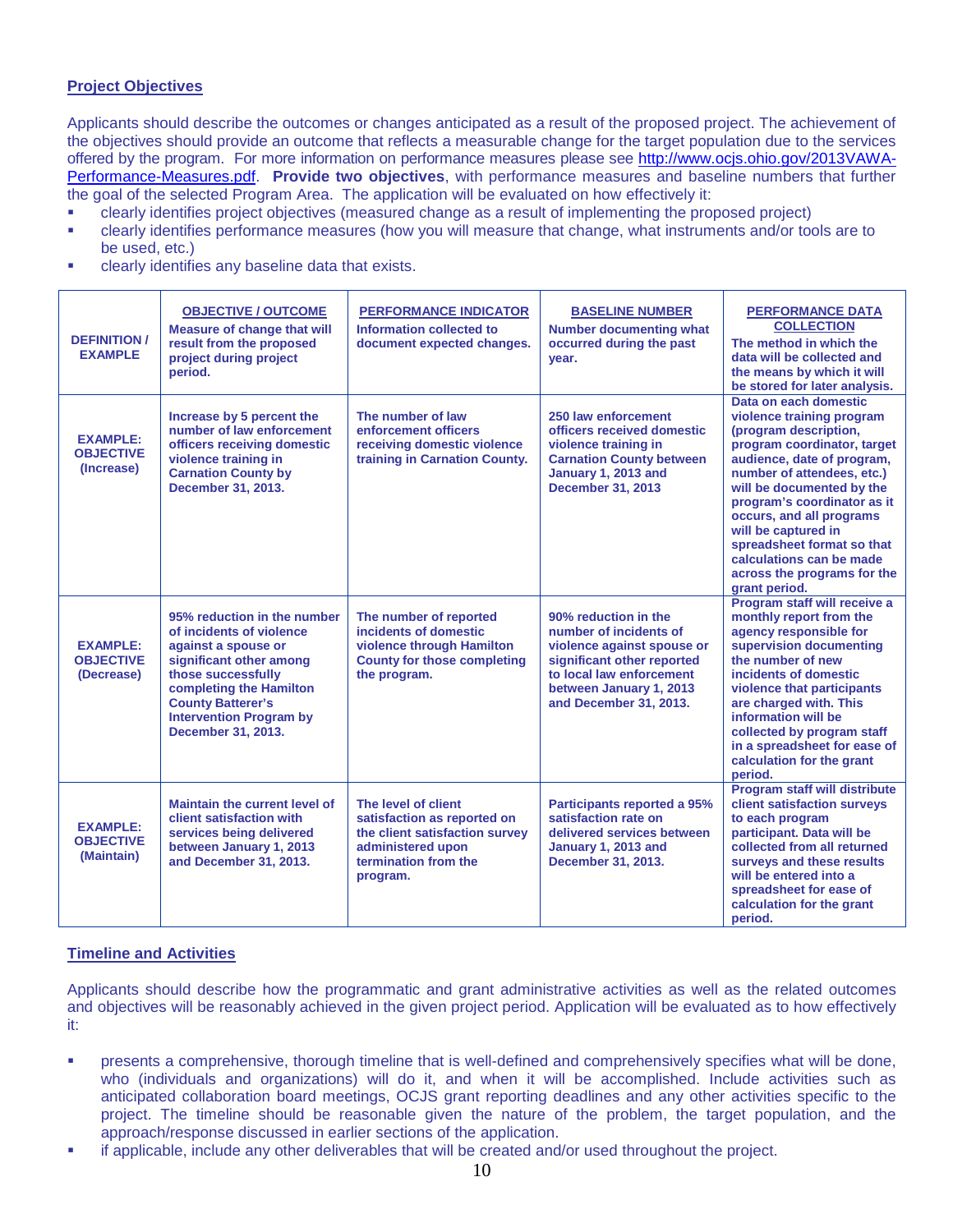## **Organization and Staff Capacity**

Applicants should provide a comprehensive discussion of the history and accomplishments of the organization responsible for implementing the project. Identify any key staff that will be involved in the project, including the project director and other individuals who will be responsible for administering the grant and implementing the program. Application will be evaluated as to how effectively it:

- clearly identifies the mission of the agency that will serve as the subgrantee and/or implementing agency. The application should clearly demonstrate the capacity of the subgrantee and implementing agency to administer grants of similar size and scope as the project submitted for funding. The applicant should demonstrate that they have adequate resources (i.e. personnel/staff, infrastructure to support additional program, computers, software, etc.) to implement the project as proposed.
- clearly identifies the key staff, including any volunteers that will be participating in the proposed project, including their qualifications, experience, and education.
- discuss how successful completion of the project is realistic given the key staff implementing the project. In cases where positions have not been filled, the applicant should clearly describe a reasonable approach and criteria to hire experienced and qualified staff.

Describe organizational, staff capacity, and developmental efforts surrounding issues of cultural competency:

- describes how issues of cultural competency, outreach, and services have been translated into planning for the particular project or program reflecting the racial make-up of the board, staff, volunteers, and victims served;
- explains the staff recruitment process and describes staff retention techniques;
- discusses how the organization addresses anti-oppression in their mission statement and requires staff to attend training on issues of anti-oppression and privilege;
- describes outreach and programming offered.

*Pursuant to the Violence Against Women and Department of Justice Reauthorization Act of 2005 (H.R. 3402), STOP funding decisions must take into consideration that 10% of the 30% that is allocated to victim services must be distributed to community-based organizations that provide culturally specific services. The definition of culturally specific services describes the types of activities such groups would offer to overcome obstacles to access more traditional services. This also means that mainstream programs that have a goal of serving underserved populations must ensure that they offer full linguistic access and culturally specific services. An organization which possesses a good grounding in cultural competency will naturally develop the appropriate outreach and services to yield culturally and linguistically desired service related outcomes (refer to page 5).*

## **Collaboration Board**

Collaboration Boards are essential to the funding process as they help projects achieve their goals and objectives. The leadership and direction they provide help projects to achieve their goals and objectives through a shared community vision. Collaboration Boards should be comprised of agency representatives as well as various stakeholders from the community, including but not limited to representatives from children services, community organizations, hospitals, local police departments, and the court system, such as victim advocates, and prosecutors' offices. The Collaboration Board must conduct meetings at least quarterly and keep minutes of discussion items. Describe the collaborative effort between the applicant and other organizations. The application will be evaluated as to how effectively it:

- identifies the organizations that will participate in the Collaboration Board that will be responsible for overseeing the project. Describes their roles and demonstrates their commitment to the project. The applicant may use an existing community board or group to provide oversight to the project and act in the capacity of the Collaboration Board. **Commitment letters will be required from all representatives on the Collaboration Board.**
- describes the extent and nature of the collaborative effort and how the role and function of each organization will support the overall goal of the project. Partner agencies should be clearly linked with their role and function within the collaborative group.
- provides details describing the management of the collaborative group. The applicant should be able to document when quarterly meetings will be held, how members will be notified of upcoming meetings, and the process for distributing and maintaining records of minutes of meetings. If the applicant uses an existing community board or group to serve as the Collaboration Board, describe how the group will provide specific oversight for this project.
- describes how the collaborative group will work together to achieve project goals and objectives.

**Applications must include signed commitment letters from all Collaboration Board members. Letters must be on the collaboration board member's letterhead and detail each agency's role and commitment as a partner**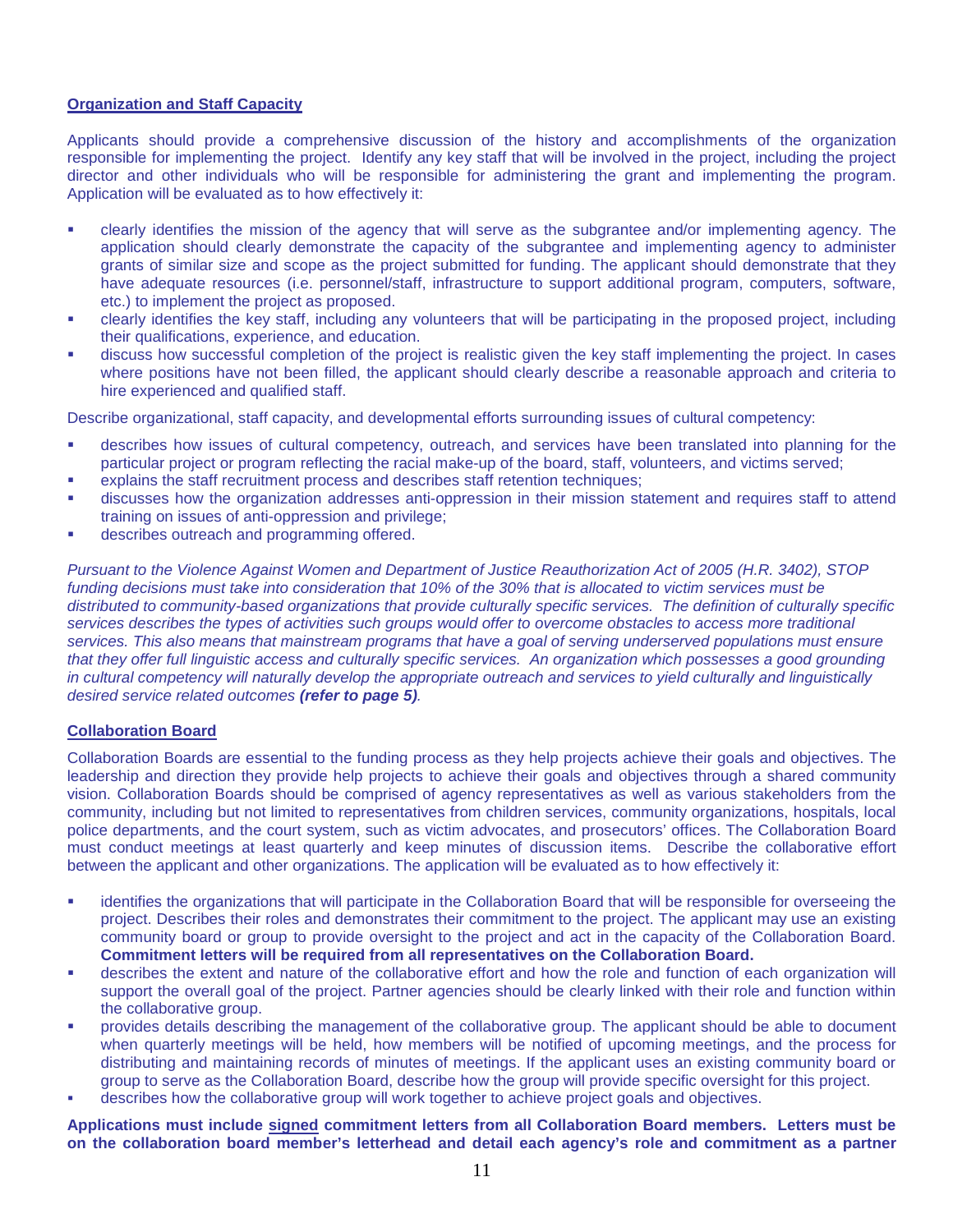**within the proposed project. All applicants will be required to upload collaboration board letters. Failure to do so will result in your application being declared incomplete and you will be ineligible for funding. Collaboration Board Letters and Attachment A are uploaded as an attachment within the Collaboration Board section of the online application.**

## **Budget**

Describe any costs associated with implementing the program. The application will be evaluated as to how effectively it:

- **•** presents a clear and detailed budget with a narrative that clearly explains and justifies the budget information.
- justifies the costs of the proposed program and the costs are considered reasonable in view of the types and range of activities to be conducted, the number of participants to be served, and the expected results and benefits.
- clearly states how the match funds will be used and the source of the match funds (**see page 5)**.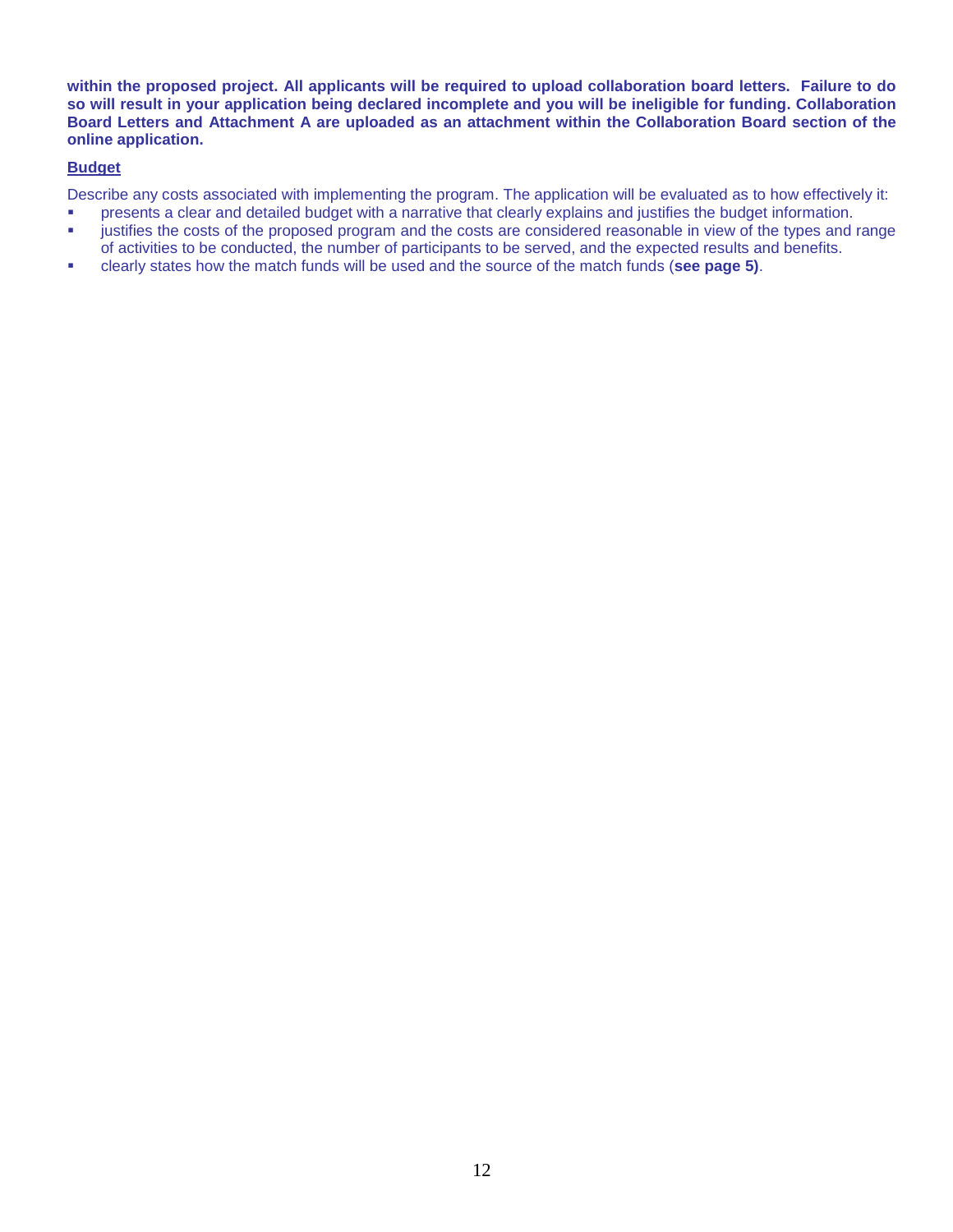## **UNALLOWABLE COSTS**

Alcoholic Beverages Auto Purchase

- Auto Parts
- Auto Maintenance
- Auto Leases Only Allowable for Drug Task Forces
- Awards, Bonuses, or Commissions

Bad Debts

- Basic or Standard Police Equipment
	- Uniforms
	- Dry Cleaning

Construction Costs/Projects

Contingency Provision Funds

Contributions and Donations by the Subgrantee or Implementing Agency Corporate Formation Costs

Defense and Prosecution of Criminal and Civil Proceedings and Claims

Depreciation and Use Allowances on Publicly Owned Buildings

Drug Dogs

Dual Compensation

**Entertainment** 

Federal Employee Compensation, Consulting Fees, or other Remuneration

Fines and Penalties (OBM Circular A-87 Item 20 exception)

Food★★

Foreign Travel (outside United States/territories, Canada)

Fund Raising

General Government Expense (OBM Circular A-87 Item 23 exceptions)

Grant Management/Administrative Costs

Idle Facilities (OBM Circular A-87 Item 24 exceptions)

Incentive Payments

Inmate Wages

Interest (OBM Circular A-122 Item 19 exceptions)

Land Acquisition

Lobbying

Losses on Other Awards

Luxury Items Medicines, Drugs, Pharmaceuticals, or Cosmetics

Military-type Equipment/Lethal Weapons

Purchase of Real Property

## **Physical modifications to Buildings, Including Minor Renovations (such as Painting or Carpeting)** Real Estate

Recreational Activities Restitution Payments

**Snacks** 

Space Occupied under Lease-to-Own Agreements

Sporting Goods/Equipment

State and Local Taxes (Standard Conditions exceptions)

**Stipends** 

Tips, Bar Expenses, or Laundry Costs Incurred at Conferences Toys, Games, etc.

Under Recovery of Costs under Federal Agreements

Vessels or Aircraft

All costs must directly relate to the goals and objectives of the proposed project. OCJS reserves the right to modify project budgets or provide partial funding.

 **Food and Beverage/Costs for Refreshments and Meals.** Generally food and beverage costs are **not** allowable, and under no circumstances may OVW funding be used to supply food and/or beverages during refreshment breaks. OVW funds may be used to provide food and/or beverages for a meal at a meeting, conference, training, or other event, if one of the following applies:

 The location of the event is not in close proximity to food establishments. It should be a priority to try to secure a location near reasonably priced and accessible commercial food establishments. **(Continued Page 15)**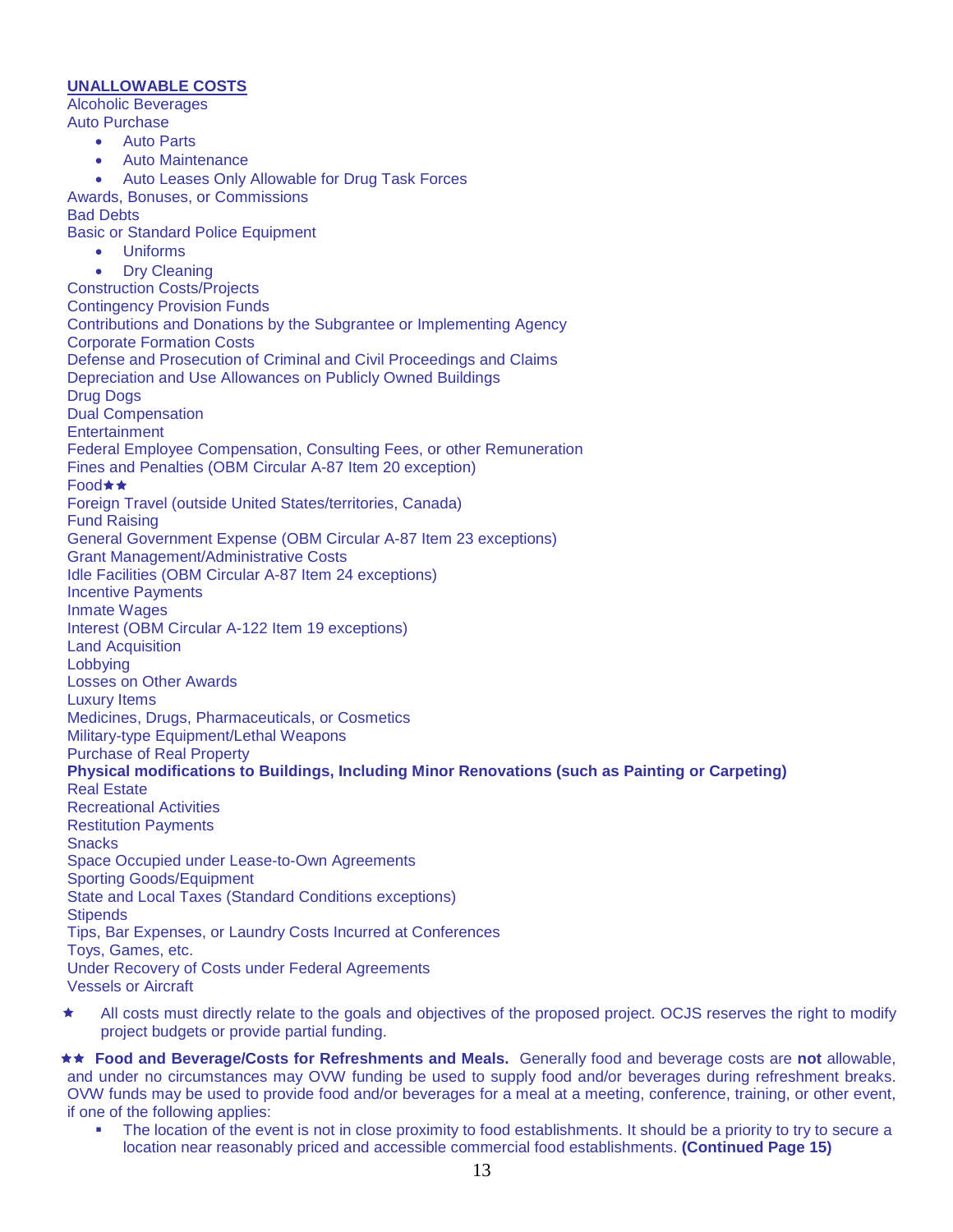## **(Continued from Page 14)**

- Not serving food will significantly lengthen the day or necessitate extending the meeting to achieve meeting outcomes.
- A special presentation at a conference requires a plenary address where there is no other time for food to be obtained.
- Other extenuating circumstances necessitate the provision of food.

Justification for an exception listed above must be kept on file in the grantee's records, and funds may only be used to purchase food and/or beverages for a meal at a meeting, conference, training, or other event.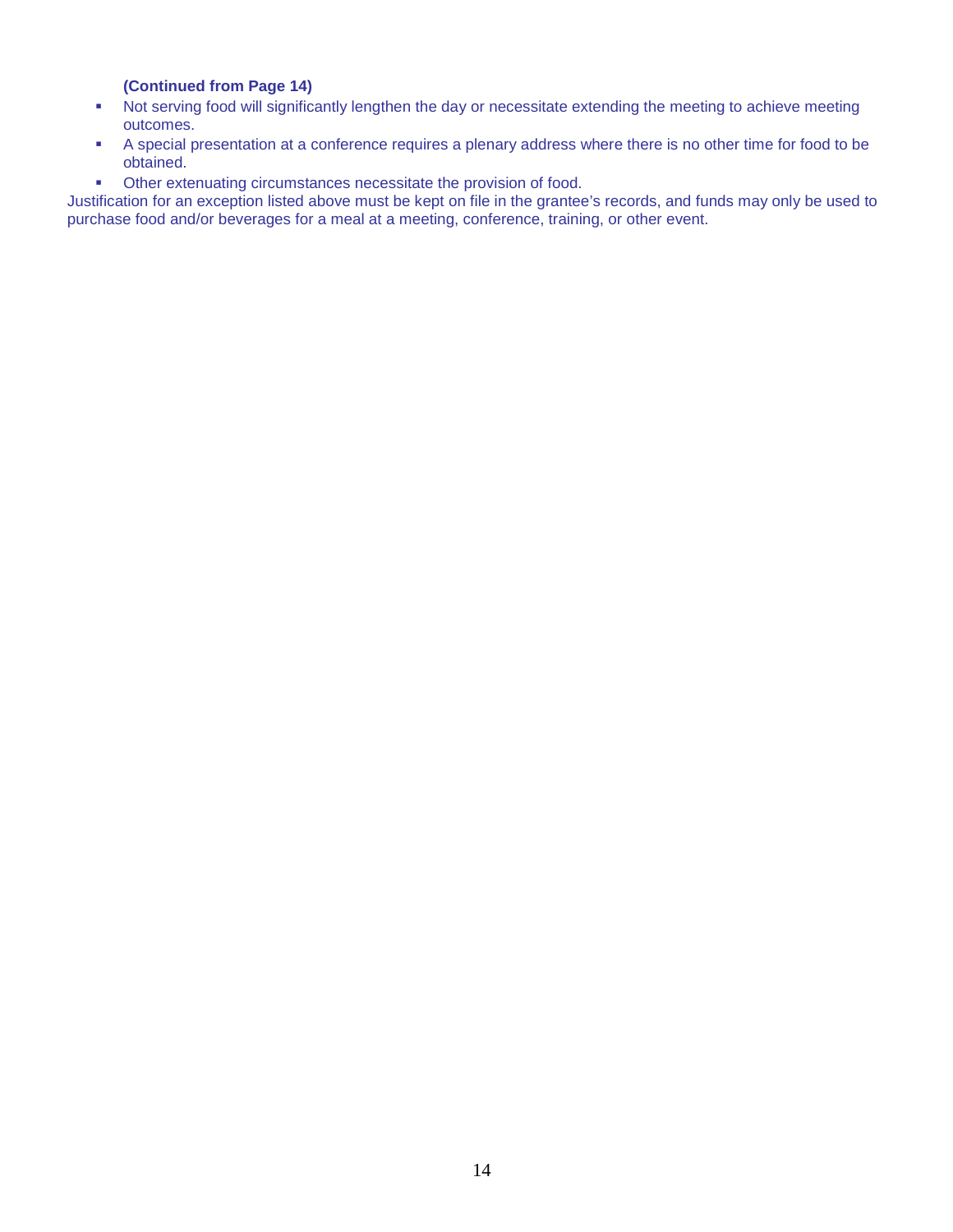## Attachment A

Date, 2013

Mr. Karhlton Moore Office of Criminal Justice Services 1970 West Broad Street Columbus, OH 43223

Dear Director Moore,

The (name of the implementing agency) is submitting an application under the FY 2013 Services, Training, Officers, and Prosecutors (S.T.O.P.) Violence Against Women Act Grant Program solicitation. Our agency is aware of the following requirement: 'State and/or local prosecution entities, law enforcement entities, and courts must consult with state or local victim service programs during the course of developing their grant applications in order to ensure that proposed services, activities and equipment acquisitions are designed to promote the safety, confidentiality and economic independence of victims of domestic violence, sexual assault, stalking and dating violence.'

Please see the attached signed letter that documents our compliance with this requirement.

Sincerely,